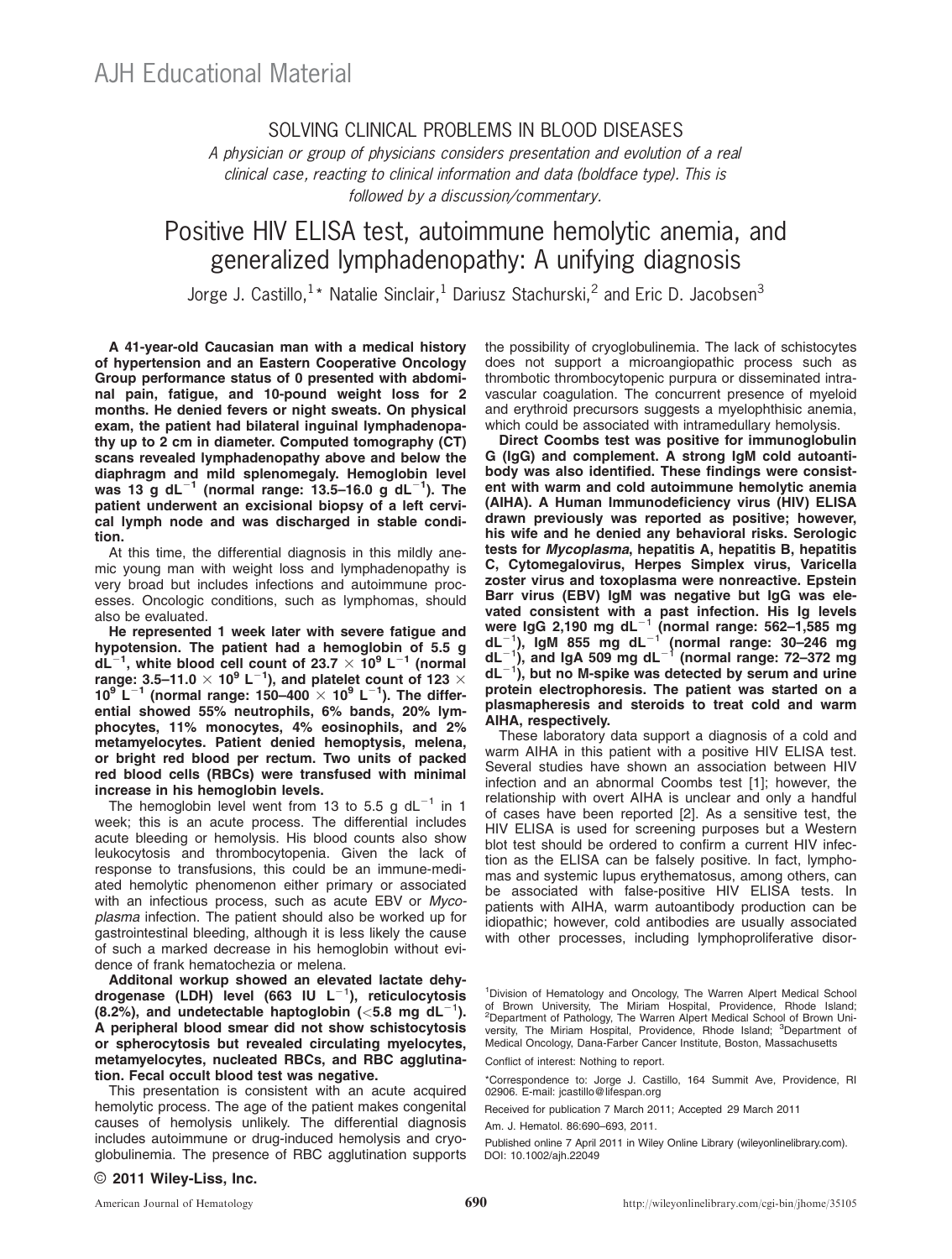ders, which should be evaluated in this patient with a positive HIV ELISA test and lymphadenopathy, as the risk of developing aggressive B-cell lymphomas (BCLs) is higher in HIV-infected individuals. The differential diagnosis for this patient's hypergammaglobulinemia also includes lymphoma, HIV infection, and autoimmune conditions. I believe the patient's lymph node excisional biopsy will be helpful on evaluating this case further.

Pathologic findings from the excisional lymph node biopsy showed a preserved nodal architecture with scattered reactive cortical lymphoid follicles, occasionally surrounded by clear monocytoid cells (Fig. 1A,B). There was focal expansion of the paracortex by a mixed population of small lymphocytes, histiocytes, plasma cells, and immunoblasts (Fig. 1C). Paracortical vascular proliferation was also identified. Immunostains for CD20 highlighted germinal center B-cells and few paracortical immunoblasts (Fig. 1D). Numerous CD10-positive cells were seen in a perifollicular distribution (Fig. 1E) that coexpressed CD3 (Fig. 1F) and CD4 (Fig. 1G), but were negative for CD5, CD7, CD8 (Fig. 1H), BCL6, and MUM1/IRF4. The paracortical regions demonstrated a moderately high proliferation index (Ki-67  $\sim$  60%; Fig. 1I). Anaplastic lymphoma kinase and EBV latent membrane protein-1 were negative. Flow cytometry detected an aberrant T-cell population with loss of CD7 and coexpression of CD10 and CD25. Polymerase chain reaction (PCR) studies revealed two minor T-cell receptor (TCR) beta bands and one TCR gamma band as well as genomic EBV. PCR for IgH gene rearrangements was negative. The morphologic, immunophenotypic, and molecular findings were consistent with angioimmunoblastic T-cell lymphoma (AITL).

AITL is indeed a unifying diagnosis in this challenging case. AITL can present with protean symptoms. In this case, this patient's lymphadenopathy, weight loss, hypergammaglobulinemia, and AIHA can be fully explained by AITL. From the pathological perspective, AITL is a T-cell lymphoma that frequently develops with a coincident population of EBV-positive, CD20-positive B-cells that can be clonal, posing a diagnostic difficulty in which AITL is confused with a T-cell-rich BCL. An additional concern is the possibility of a concurrent diffuse large BCL (DLBCL) occasionally seen in patients with AITL; however, in this case, there was an absence of sheets of large CD20-positive cells and clonal Ig heavy chain gene rearrangements were not identified by PCR testing. Additionally, the coexpression of CD3 and CD4 with loss of CD7 and the presence of TCR gene rearrangements in the malignant cells strongly support a T-cell lymphoma. The presence of CD10 and the morphological features such as paracortical vascular proliferation are consistent with AITL. The relationship between AITL and a positive HIV ELISA in this case is intriguing.



Figure 1. Pathological characteristics of a representative case of angioimmunoblastic T-cell lymphoma [Color figure can be viewed in the online issue, which is available at wileyonlinelibrary.com.]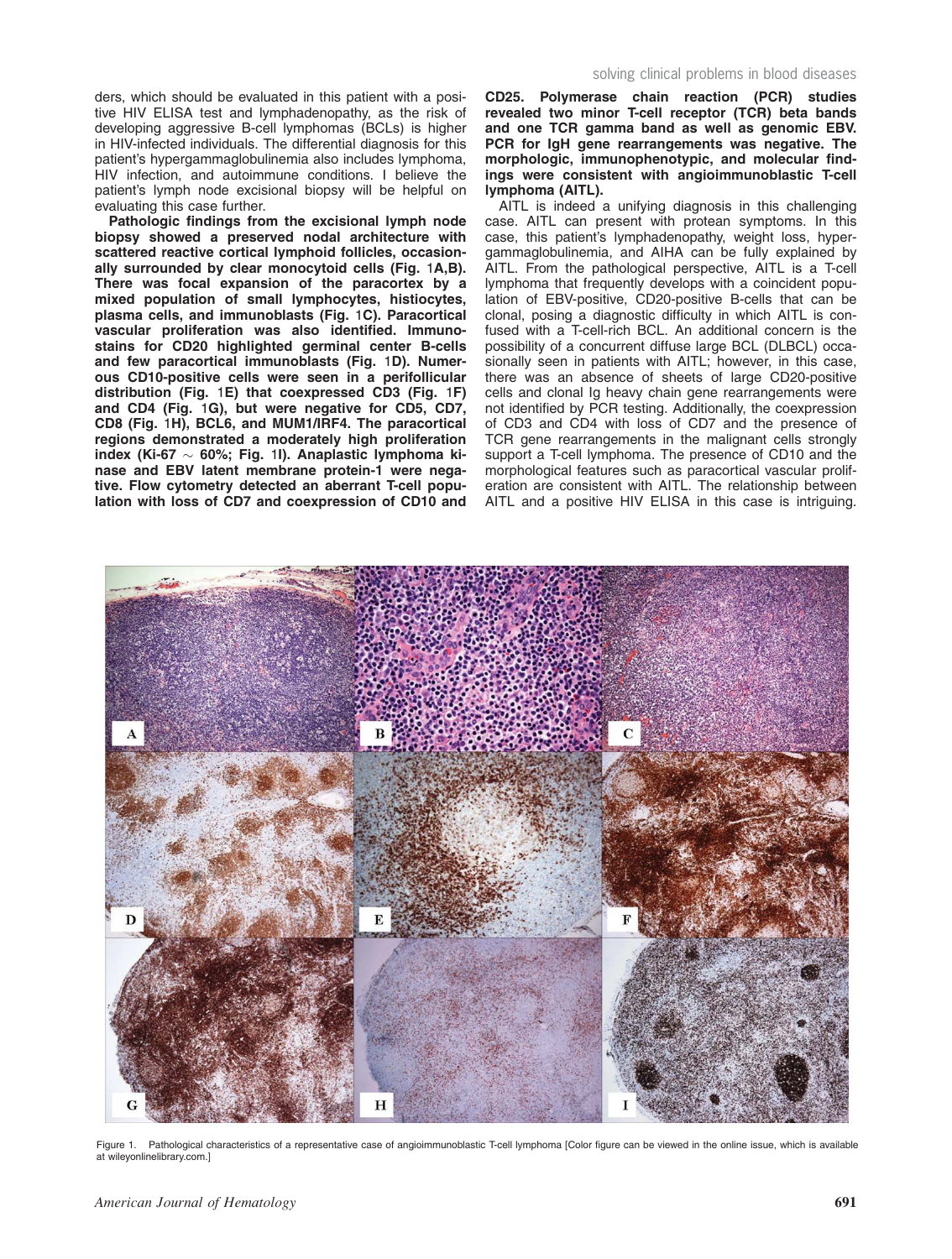## solving clinical problems in blood diseases

Although HIV infection has been mostly associated to the development of aggressive BCLs, there may be up to a 15-fold increase in the risk of T-cell lymphomas [3]. Nonetheless, T-cell lymphomas are a rare occurrence in HIVinfected individuals with less than a 100 cases reported in the literature. Furthermore, in a recent series of 51 patients with HIV-associated T-cell lymphoma, only two patients had AITL [4]. Based on this patient's diagnosis, staging and risk-stratification should include CT scans of the chest, abdomen, and pelvis, bone marrow biopsy and aspirate, LDH levels and an evaluation of cardiac function.

A bone marrow biopsy revealed marked hypercellularity (95%) with trilineage hyperplasia. Few interstitial lymphoid aggregates were noted consisting of a mixture of  $CD20+$  B-cells and  $CD3+/CD5+$  T-cells with partial loss of CD7 in T-cell clusters. Molecular studies performed on bone marrow biopsy were negative for TCR gene rearrangement. The patient was considered stage IV due to a likely bone marrow involvement by AITL. His International Prognostic Index (IPI) score was high-intermediate at 3. His Prognostic Index for Peripheral T-cell Lymphoma (PIT) score was 2. CT scans done previously showed generalized adenopathy without apparent extranodal involvement. His LDH levels had decreased to 412 IU  $L^{-1}$ . The HIV Western blot came back negative. His  $CD4^+$  cell count and  $CD4^+/$  $CD8<sup>+</sup>$  ratio were normal, and his HIV viral load was undetectable.

Bone marrow involvement by lymphoma affects staging and risk-stratification. In this case, the results from the bone marrow biopsy were not definitive; however, the degree of hypercellularity and the loss of CD7 expression in the lymphoid aggregates make a strong case for lymphomatous involvement. The IPI score does not use bone marrow involvement per se as a prognostic factor but bone marrow involvement is considered an extranodal site and would categorize a patient as stage IV, an adverse prognostic factor in the IPI [5]. On the other hand, the PIT score includes bone marrow involvement as one of the prognostic factors [6]. In DLBCL, bone marrow involvement has been associated with central nervous system affection and prophylactic intrathecal chemotherapy could be administered; however, this is not a common practice for T-cell lymphomas. Interestingly, his HIV Western blot was negative, and there was no additional evidence of HIV infection. To the best of our knowledge, only one case in the literature had reported a false-positive HIV ELISA test in the setting of AITL [7]. Nonetheless, HIV testing should be routinely done in any patient with a diagnosis of lymphoma.

Because of the presence of a heavy background of CD20-positive B-cells and ongoing AIHA, the patient was started therapy with rituximab cyclophosphamide, doxorubicin, vincristine, and prednisone (R-CHOP), recovering dramatically after one cycle, and being discharged in stable condition. He completed six cycles of R-CHOP as an outpatient. His only complication was a grade 2 peripheral neuropathy. A possitron emission tomography (PET)/CT scan done after finishing R-CHOP showed no evidence of 18-F fluorodeoxyglucose-avid disease. His HIV ELISA was negative and bone marrow biopsy demonstrated no abnormalities. The patient was then referred for autologous stem cell transplantation (ASCT) in first remission. He was mobilized with subcutaneous filgrastim and plerixafor. The conditioning regimen consisted of cyclophosphamide, carmustine, and etoposide, without total body irradiation (TBI). He experienced no major complications during his hospital course and has since done well

## without evidence of recurrent disease 24 months after diagnosis.

## **Discussion**

AITL was initially described in 1974 by Frizzera et al. [8] and Lukes et al. [9]. The 2008 WHO classification recognizes AITL as a distinct subtype of PTCL, accounting for approximately 20% of the PTCL cases [10]. The incidence of AITL varies depending on the geographic location and it seems to be more frequent in Europe than in North America [11]. Clinically, AITL usually presents with extranodal involvement, rash, arthralgias, polyclonal hypergammaglobulinemia, and autoimmune phenomena [10]. The cell of origin seems to be a follicular helper T-cell (TFH) [10]. TFHs overexpress CXCR5 and CXCL13 mediating B-cell recruitment into the lymph node [10]. These B-cells expand and become activated and can undergo EBV-mediated transformation [10]. Importantly, there is no standard approach to AITL. In fact, the National Comprehensive Cancer Network recommends a clinical trial for the therapy of AITL and other PTCLs [12]. Complete response (CR) rates to chemotherapy have ranged between 20 and 60% with a median survival of approximately 30 months [11,13].

Our patient presented with several concurrent autoimmune phenomena, likely related to his AITL. Our patient was diagnosed with AIHA, mediated by both warm and cold autoantibodies, and a false positive HIV ELISA test. The HIV ELISA and direct Coombs tests became negative after four cycles of chemotherapy, presumably associated to the achievement of a CR after chemotherapy.

Because of the presence of an autoimmune hemolytic process and an extensive CD20-positive background in the pathological sample, the patient was treated with the combination of rituximab and CHOP. The use of rituximab in AITL is rather controversial. Although preliminary studies suggested a potential benefit [14,15], a recent multicenter phase II study including 25 patients with AITL treated with R-CHOP did not confirm these findings [16]. However, only six patients (24%) in that study had a CD20-positive background, as our case did. Also, it is unclear how many patients presented with concurrent autoimmune conditions. The authors concluded R-CHOP did not improve the response rates in patients with AITL but further studies to delineate biological subgroups are ongoing.

The role of ASCT in PTCL is an evolving field. Because of a high-risk disease reflected by a PIT score of 2 and an IPI score of 3, our patient was referred for an ASCT in first remission. We found three retrospective studies looking at the role of ASCT in AITL patients, accounting for a total of 130 patients receiving ASCT in first remission [17–19]. Although retrospective studies carry inherent biases, the existing data appear to support the use of high-dose chemotherapy followed by ASCT in first remission with 5-year overall survival (OS) rates of 50–60%. Furthermore, in a recent prospective study, which included 27 patients with AITL, the authors concluded that ASCT in first remission should be considered in patients with aggressive PTCL [20]. The study reported a 3-year OS rate of 48%. Of note, only two thirds of the patients underwent ASCT in this study. The main reason for not undergoing ASCT was disease progression. The achievement of a CR before ASCT is a strong predictor of outcome across studies and primary refractory patients seem to derive little benefit, if any. A recent study suggests that allogeneic stem cell transplantation could be of value in patients with AITL with a 3-year OS rate of 64% [21]. However, the optimal type of transplantation for AITL remains undefined. A multicenter randomized controlled trial comparing allogeneic versus ASCT in patients with PTCL in first remission is ongoing. Of note, TBI was not used as part of the conditioning regi